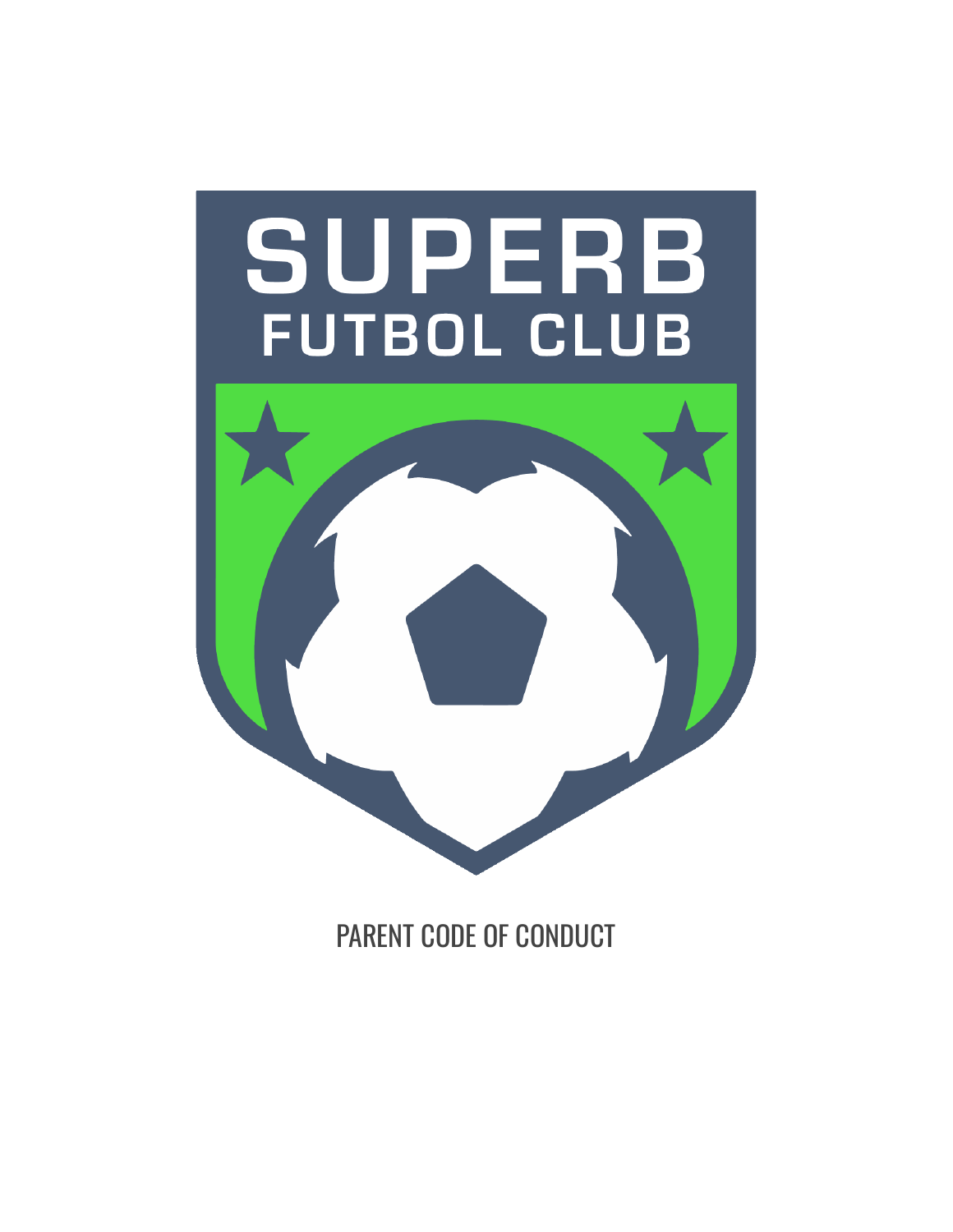

## PARENT CODE OF CONDUCT

As an organization committed to the coaching and enjoyment of youth soccer, Superb Futbol Club seeks to promote the highest standards of courtesy, sportsmanship and positive behavior among its parents and families at all times.

Superb Futbol Club will not tolerate behavior which brings the club, team, or game into disrepute. The Club believes that the attitude shown by parents toward the coaches, the referees, fellow parents, and the opposing players are of the utmost importance. Parents must remember at all times they are role models.

As a proud Superb Futbol Club Youth Parent I will:

1. Support my child with positive encouragement at all times.

2. Respect and adhere to the ideals, policies, and rules determined by the Superb Futbol Club, and my child's team.

3. Maintain self-control at all times.

4. Respect the facilities, either home or away, in which my child is privileged to play.

5. Show respect for the decisions, judgment and authority of the officials.

6. Show respect for the feelings and accept the capabilities of my child, my child's teammates and players on the other team.

7. Exhibit a high degree of sportsmanship, teamwork and positive attitude at all times when representing my child, the team and the club.

8. Refrain from coaching from the sidelines during training and or games.

9. Respect the 24-hour rule when dealing with issues and or concerns I have that I can address with my son/daughter's team coach, program director or staff member.

10. Refrain from expressing my opinion of the coaches or players in front of my own child or in a public setting.

11. Refrain from using foul language towards other parents, coaches, officials or opponents.

12. Refrain from yelling at or threatening referees, opposing players or coaches before, during, or after games or training.

13. Not use social media to express any negativity toward anyone associated with Superb Futbol Club.

14. Refrain from demonstrating frustration or anger after a loss or poor performance.

15. Will pay club and team fees in accordance with required schedules.

16. Not physically or verbally abuse any other person.

17. Accept defeat gracefully at all times.

18. I will not bring alcohol, drugs or firearms to any Superb Futbol Club games, training sessions, team or club functions/activities.

Failure to comply with the Parent Code of Conduct could result in removal from the team, our club, a field, sanctions, and/ or police involvement.